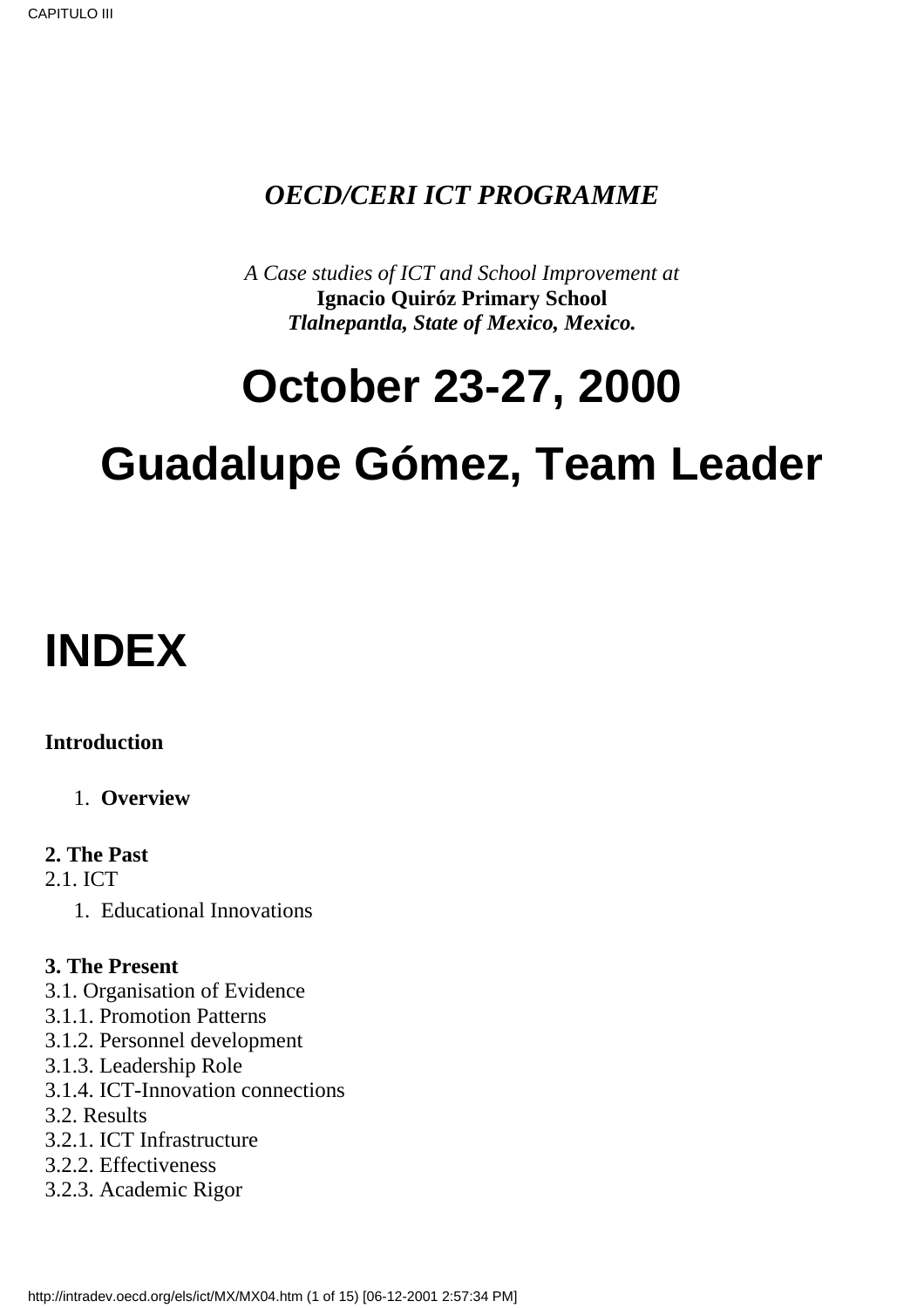### 3.2.4. Equity

- 3.3. Projections
	- 1. Sustentability and Growth Capability

## 4. **Hypotheses**

- 4.2. Hypothesis 1
- 4.3. Hypothesis 2
- 4.4. Hypothesis 3
- 4.5. Hypothesis 4
	- 1. Hypothesis 5
	- 1. **Appendix A/** Methodology
	- **1. Appendix B** / Practice Supervision Tabulation

## **INTRODUCTION**

This case study is a qualitative investigation forming part of the program : ICT and *Learning Quality*, of the project *Education for the Future* co-ordinated by the Center for Educational Research and Innovation - CERI of the Organisation for Economic Co-operation and Development-OECD and took place from the 24<sup>th</sup> to the 27<sup>th</sup> of October in the Ignacio Quiróz Grade School, located in Tlanepantla in the State of Mexico.

The research's porpoises are:

**-**To examine the different ways in which TICs are related to innovation and school improvement under conditions that work as catalyses.

-To pinpoint the critical variables related to a successful implantation of school improvement and ICT effectiveness.

-To detect unwanted impact regarding the students' learning processes and the school's functioning.

## **1. Overview**

The school's prestige has been increased since the headship implemented the current workshops. The cues are long during subscription periods and few students manage to get in. According to information given by Antonio Espinoza, Supervisor for that school zone, each year between 350 and 400 students are rejected from Ignacio Quiróz. Teachers can make classes more agile and go deeper into themes in less time, while students can "visit" other countries, "travel" inside the body and "play" with the alphabet. Also, they get to know different forms of accessing information and new abilities in the use of technology. There is a spirit of co-operation and compromise with education among students, parents teachers and headship, who work together in the same direction.

The school has a big building in which we find the classrooms, the library, the co-operative and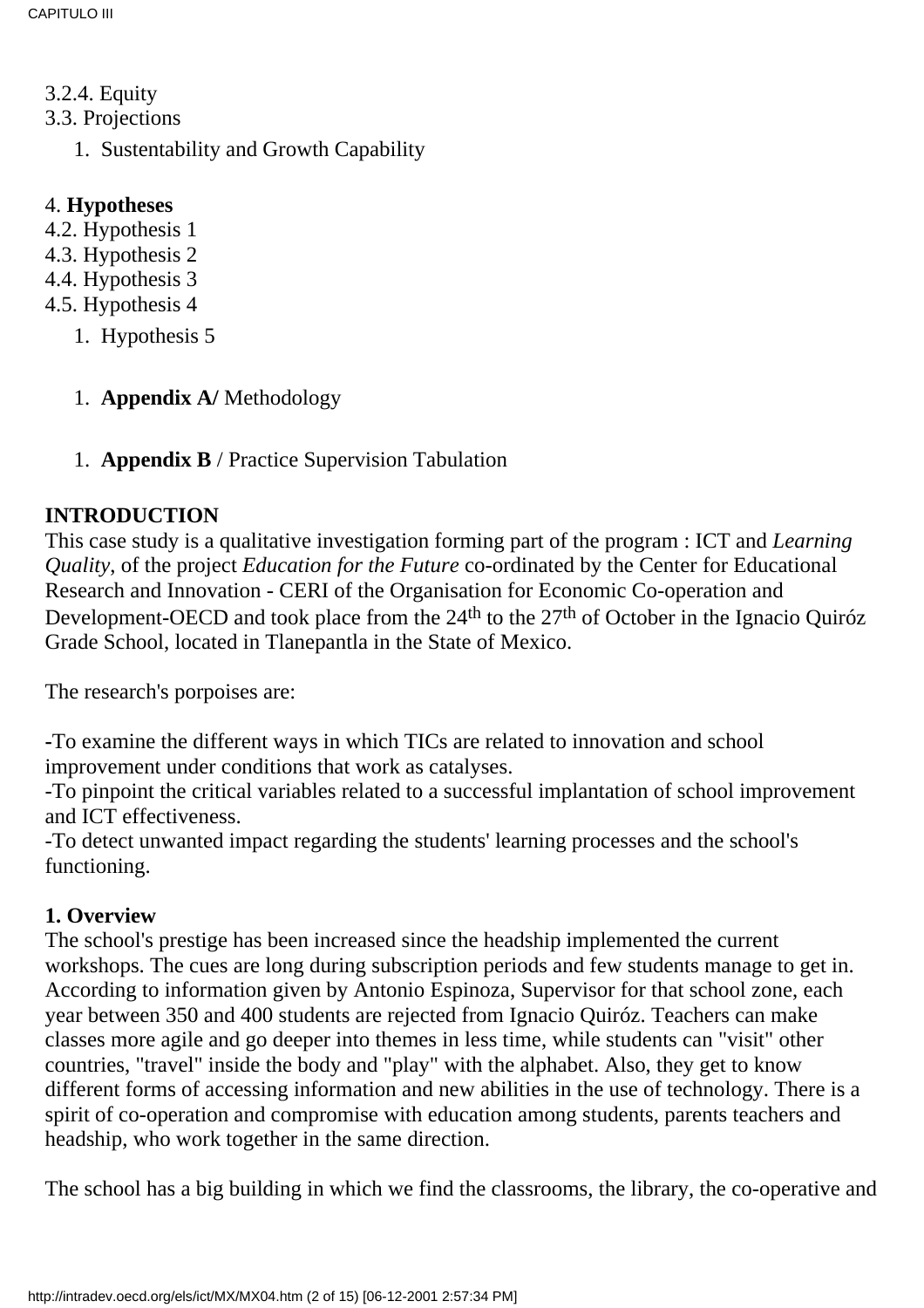the computer and multimedia rooms. It also has two large outdoor spaces, managerial offices and a store. Classrooms are large and well ventilated, they have adequate furniture and in a good state despite the large student population. It is a clean school with good maintenance and, after the recent remodelling, the bathrooms are to be envied.

Students have a class in the multimedia room once a week. There they can work with interactive programs related to what they have seen in class. They can also participate answering questions set by the teacher or making some comment on them. Furthermore, 4<sup>th</sup> to 6th grade students get weekly computer classes in which they learn computer history, a computer's parts and the handling of simple programs.

School has expanded its schedule from 7 to 14 hrs. so that students may do other activities. They also reconditioned the two computer rooms and established an annual payment to get more equipment and cover the payment of the person responsible for the media room.

### **2. The Past**

The main obstacles that the school has faced in relationship to technology are how to get resources, how to train teachers and how to deal with managerial-related procedures. Regarding the teachers' training, the school has persuaded them to partake in courses transmitted through EduSat and School Network. However not all of the population has taken a part. The school has made the arrangements so that educational authorities allow teachers in turns to attend the media room while another substitute teacher, paid by the parents themselves, takes charge of his or her group. Such an arrangement was authorised two years ago.

This school has, on its own, obtained the necessary equipment to give the students the possibility of getting to know and handle technology. The school has given itself the chance to be in contact with the latest in education as it established communication with other schools and institutions through the Internet and the Web. The fact of being incorporated into a project such as School Network (1994) allowed the expansion of the school's computer usage capabilities. Though over ten years ago they have been including basic computer abilities into their curriculum, they had not developed projects of direct application in the educational processes, that is, using the technological resources as material aids. Their intention is to continue their expansion in this sense and to contribute in the improvement of the geographical zone in which they are located.

### 1. **Educational Innovations**

To talk of change, innovation and the projection that the school has had towards the future, leads us to talk of the headmistress, a dynamic woman with a great capacity for leadership. She comments that since the beginning of her career she started acting in the schools in which she worked, towards an improvement of the educational standards. From organising events for fund raising to spending a whole day waiting to obtain an interview with the local authority, Ms. Irene has done what she has considered necessary to be able to have, in the school at her charge: that which technological development has to offer. The school then, has a long story of actions done in order to make this possible: charging the parents for equipment acquisition,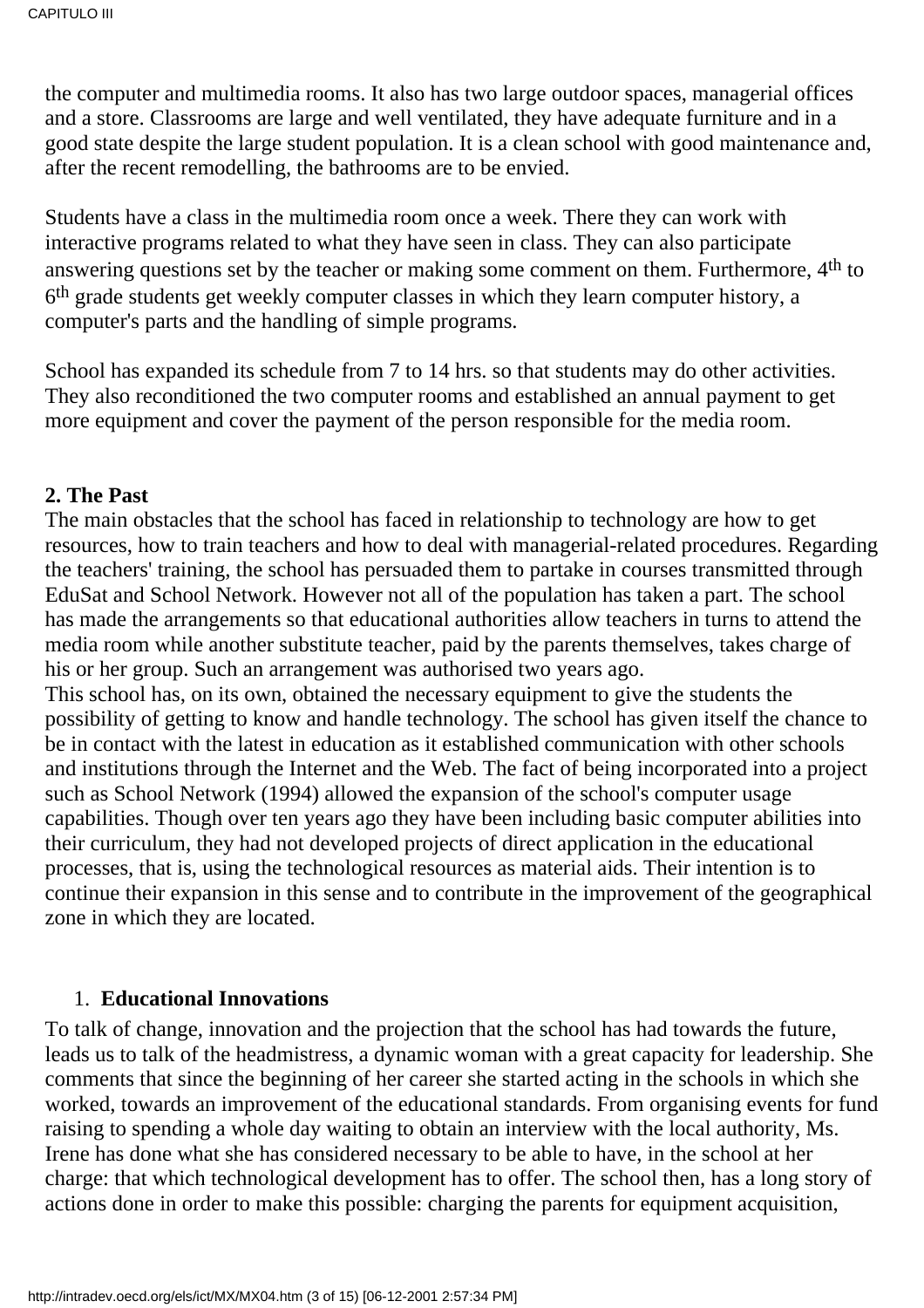seeking help from other managerial and educational authorities, as well as from their own teachers. The equipping of the school, which began by the acquisition of typing machines, has grown primarily thanks to the parents help, but also the SEP, through School Network, gave some computers and the school's connection to Internet.

### 1. **The Present**

### **Organisation of Evidence 1- Promotion Patterns**

Innovation**-** the school has ten years working with workshops - its most important innovation. The birth of this transformation is linked firstly to **the school community's awareness** of what the installations were lacking. Parents responded well, they wanted their children to have what kids in private schools do. Secondly, once these necessities were covered, there was the acquisition of computers and the teaching of typing, english and computer abilities.

"As public schools, we go beyond that which the program says. To teach our children in public schools things such as english, computing, typing, and internet abilities this last three years, is something we are doing. Internet and EduSat were donated by the SEP. They asked if we wished to apply such technology and we were willing because that's what our children will need to handle not only in the future but in the present day. " (E/Dir-P.1)

" ?parents were willing to work towards our purpose of teaching computer studies in 6<sup>th</sup> grade, they asked that it be included in other grades and we incorporated it from 1<sup>st</sup> to 6<sup>th</sup>? I have a parent's team that has seen the benefits of the program and are paying an extra teacher, they also pay for the maintenance of the equipment and besides are always willing to co-operate.. they wish for the children to have the same facilities found at private schools. Those are too expensive for them, but here its \$ 102.00 pesos a year." (E/Dir-P.14)

There is a work 'mysticism' in this place, formed throughout the years, which always seeks the best for the children. This is why the buying of the computers was done with that hope in mind. There is a **compromise** which demands a greater effort from all the community, especially regarding schedule amplification. There has been no opposition.

"?definitely, anyone who comes here knows that he comes to work, that he's going to get up early for a 7am class, he'll have to have lunch late once a week since there is a compromise among teachers, students and parents." (E/Dir-P.4)

Here, if Ms. Irene asks all parents to give, they just do and don't complain. Why? Because she has always responded."

**ICT**- The computer room has 15 computers. The 4 found at the multimedia room belong to ILCE, but there they have an IBM with a server for greater connectiveness and from there you can handle videos that are demanded by the teachers who already have TVs in their classrooms.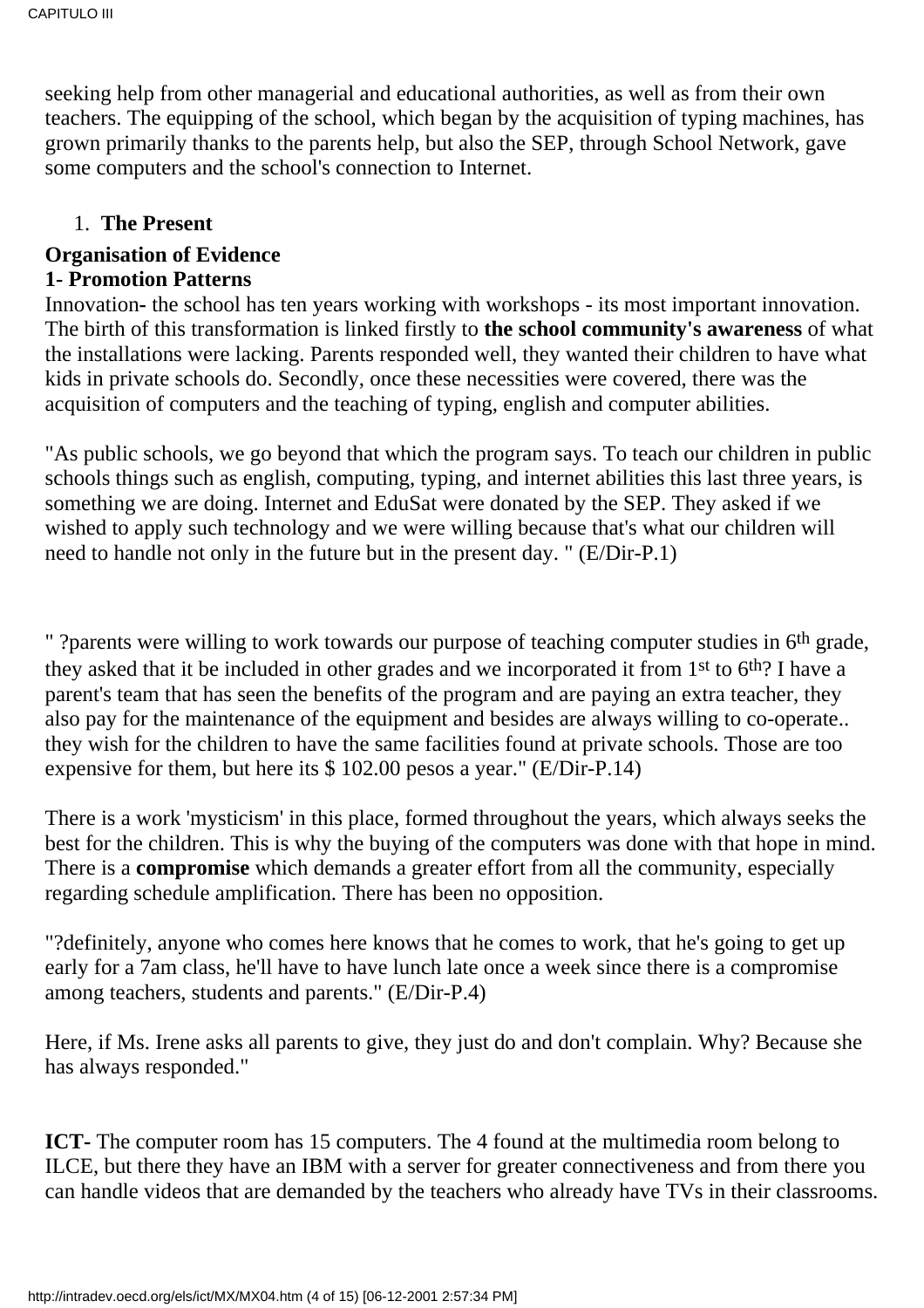Ms. Irene, the headmistress, started the innovation. Despite the lack of interest of her immediate superiors (supervisor and educational and local authorities) she went on. The personnel that was involved at first were mostly young, enthusiastic people who wished for a change and felt compromised towards the headship's project of giving the children tools and teaching them how to handle those tools.

At first, only one 6th grade group got computer classes with only four computers, then, four more were bought and another group was included in the program. Seeing the demand of parents and children alike, the computer room was established, it had 15 computers and 4th and 5th grades were added to the program. A typing course was introduced so that students could handle the computer in an easier form. Finally all children were included in the program, from 1<sup>st</sup> to 6<sup>th</sup> grades, but as the computers got damaged all the time, so they reduced it back to kids from 4th to 6th grades. Today children in 1st, 2nd and 3rd go to School Network multimedia lessons once a week.

In this school, the vice-headmistress is in charge of the computer classes while another School Network teacher is in charge of the multimedia classes. The Parents' Association pays the substitute teacher as well as the workshop teachers (computer studies, english and typing).

"?believe me, I want to be honest, my authorities took a year to give me the written authorisation, saying they were not responsible of what I was doing, they left me all the responsibility . I think they were hoping it would not work out, but now its been ten years since then."  $(E/Dir-P.4)$ 

The main problem was economic. There wasn't any help from the government. The equipment bought was one of the most expensive but included a good guarantee for maintenance. The headmistress justifies the decision by referring to the proverb "spend like the rich so that it may last for the poor." Another problem was that some parents at the beginning thought it was too much for the children since they had to attend school from 7am to 1pm once a week. Even some teachers were uncomfortable as they thought they would have to work more for the same money, but later they saw the advantages and accepted.

## **2- Personnel Development**

**INNOVATION-** Most teachers are involved in the innovation, whether it be collaborating in School Network projects or explaining to parents the advantages of the project. ("sensibilisation labour").

At the beginning of the project, some teachers took a basic SEP computer course, some too had taken courses on their own.

It must be pointed out that in this school only the multimedia and computer teachers work on the computers with the children. However, there are many teachers who use the multimedia room. The headmistress has never taken a computer course herself, but has encouraged the staff and the children. Another special situation is the fact that most of the improvements done here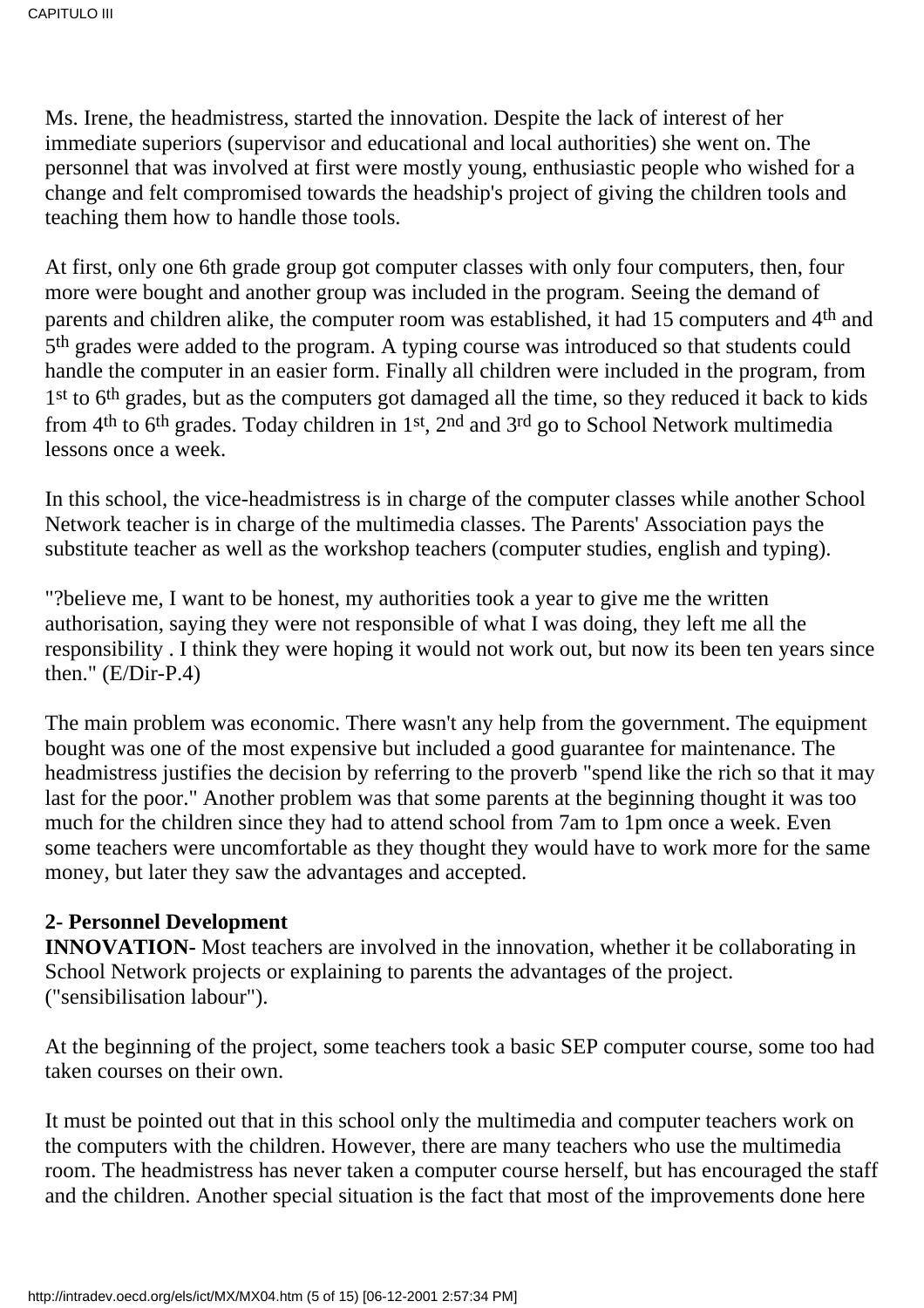have been paid by the school community, they have not received any help from the local nor the federal government..

"When I decided computer studies would be included I told teachers to take the SEP course? that's were they learnt the basics. Afterwards, one teacher took another course and then another, then others followed her because I have told them that in three years they will each have a computer in their classrooms, besides the TV and video." (E/Dir-P. 10-11)

"All that has been done here has been our own initiative, I have been asking for help to introduce teacher training courses, but we have got nothing from the government, nothing." (E/Dir-P.15)

"There's only one person in charge of the room, but we can all use it. We knew nothing and we are learning." (E/Ma-P-4ºA, p.2)

"We all have the obligation, as teachers, to go to updating courses, and what we learn there, we bring here." (E/Ma-P-2ºA, p.1)

**ICT-** Teachers participated voluntarily. They were offered the choice but warned that if they decided to take part they must be responsible, specially regarding schedule commitment. They didn't like the idea much at first, they had other interests and little time, besides they didn't like to work more time for the same wage. They did it, like the headmistress herself, because they saw the advantages of technology and did not want to lag behind other schools and other teachers.

To integrate computers into regular contents was a fundamental factor. Teachers have just recently started to take computer courses, they usually do it on entering School Network. The initial training was done by IBM, they gave an overall panoramic of the computer and its usage, then they took the SEP course. Training has always been voluntary.

"I never say 'you must' but 'who wants to' but always reminding them that if they accept they must work hard and compromise to the full until they can dominate the computer 100%?" (E/Dir-P.10)

"The first challenge was the parents. Some wanted to do it, but as they are not familiar with computers, thought it would be to difficult for the children. But we motivated them, the child's benefit was the most important. For the kids it was also a great challenge, but after 10 years' work they all want to participate? Innovation implies time and effort and people don't always have the time, or have other interests, it is difficult to accept working more time for the same wage. It implied problems even with our families. But we did it out of compromise with our careers and because we wanted to make the change real?" (E/Ma-P-4ºA, p.3-4)

"I haven't taken any courses and now I'm sorry because I have a project that is computer related. For me its all new and I worry very much for not knowing. I feel we should get training? I don't know where to begin." (E/Ma-P-4ºA, p. 5)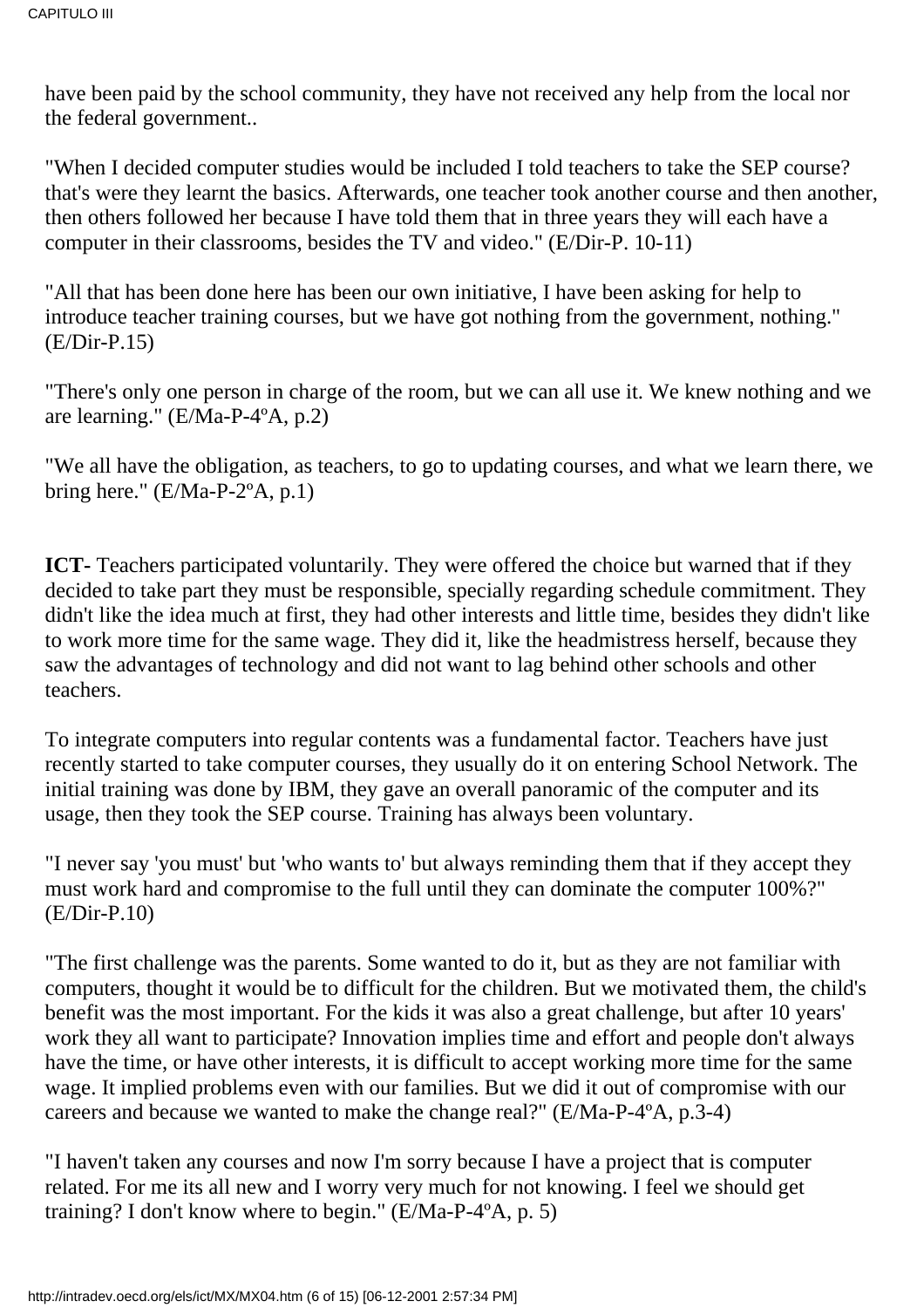At the beginning an ITESM graduate - "L"- was in charge of the computer workshop and training of some teachers. But he was criticised for not being a teacher by profession and therefore not knowing how to work with children. Now teachers must find their training outside.

"?later, after L's departure, we had to find training elsewhere.. Besides, we've taken the SEP COEBA courses, and the one at Ecatepec (referring to a local administrative training program)" E/Subdir P. P.3)

## 1. **Leadership Role**

*The personnel is headed by Headmistress Irene, a woman who has a compromise with the children's education, and who gets involved in concrete action to improve the school and its educational standards.*

## 1. **ICT-Innovation Connections**

The purpose of the project is to reinforce that seen in a regular class by means of a video or an interactive CD. The person in charge of the media room guides the process, whether the regular teacher is present or not. Two students move the mouse and the rest of the pupils see the projections.

The work done to implement technology began with the typing courses and was furthered by the headmistress's actions. Teacher's and Parent's help facilitated the acquisition of the first computers. Today, there is a multimedia room with web access and material to be projected on a TV screen, but which is computer manipulated. Once a week groups receive a class in this room. There has been the need for everyone to spend more time at school and substitute teachers have had to be hired.

## 1. **ICT Infrastructure**

The school has two equipped rooms. In the Multimedia room there are five computers, only one of them having web access. There is also one TV and one video player. There's a video card that allows for a computer to be connected to the TV, so that all children may simultaneously watch the images on the screen. Students have sessions once a week and teachers ask questions and comment on what they are seeing. The objective of this type of work is, according to the teachers in charge, to reinforce what has been seen in class. So, ICT are considered a material aid. In this room they watch School Network transmissions and take part in some projects, sending their participation via e-mail

The computer room has 15 computers (half are 386 model and the other half 486) so group instructions are difficult. They don't have multimedia devises. They work in pairs or trios depending on the group's size. They learn a bit of computer history and computer parts. They also learn how to turn it on and off, how to organise files and programs such as Banner.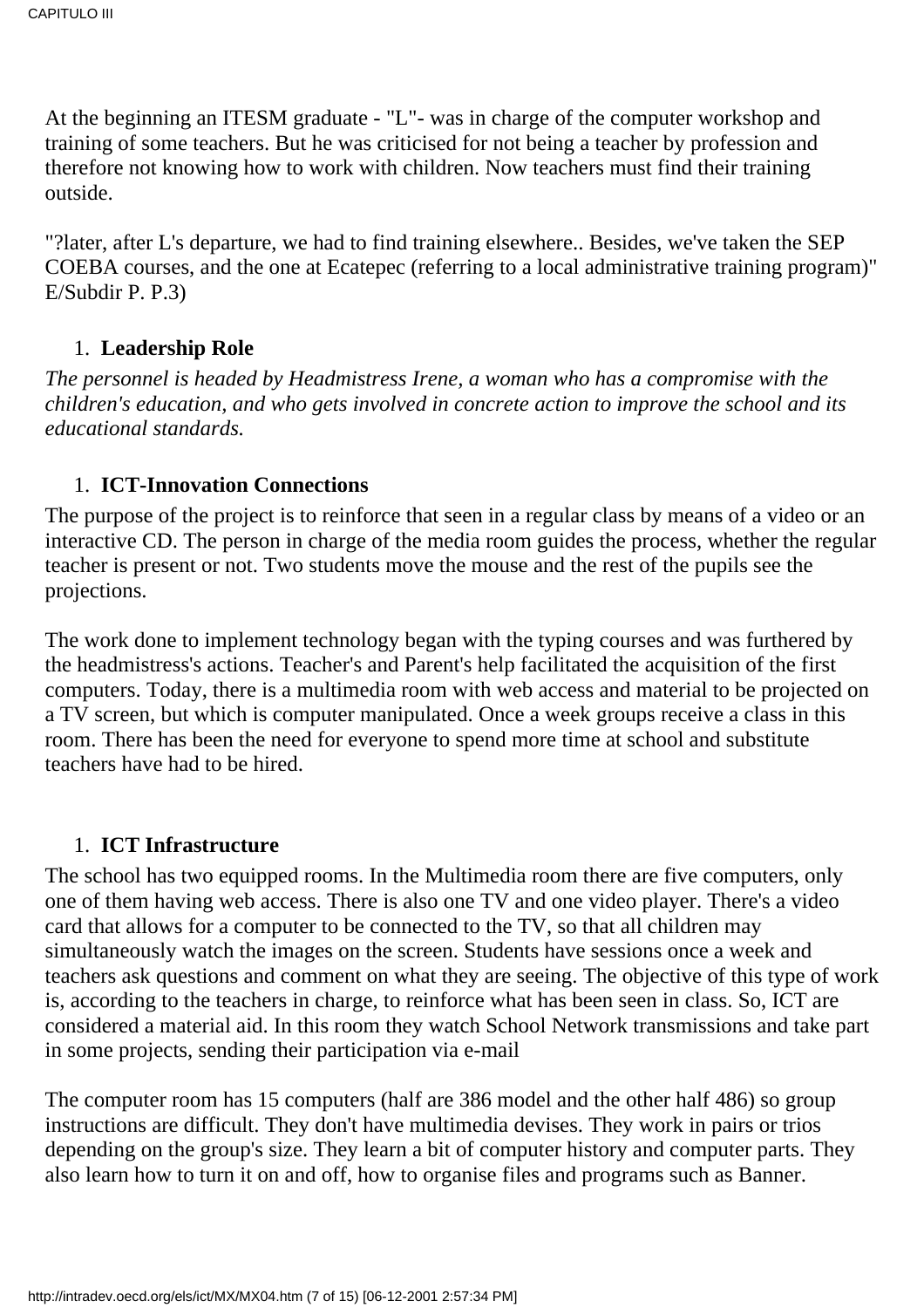In the computer room SEP set activities are carried out. Such activities include typing and english abilities. The workshops are paid by the parents so as to be able to acquire equipment and pay the english and music teachers as well as the substitute teacher.

#### 1. **Efectiveness**

Despite the fact that teachers as well as the headmistress say that technology is very important in the present, the scarce usage they make of it is notorious. Most of them barely know how to use a computer.

So, there are always "technical problems", some are due to the equipment and others to the lack of information as to its use. They do not exploit their equipment as could be done. It is this ignorance which leads to the overemphasis of the keyboard handling (with the typing courses), and to the fact that fourth grade students spend all the first term learning the names of the different parts of the computer and a bit of its history before they even get to turn on a regulator .

### 1. **Academic Rigor**

This school has a high prestige and a high demand due to its achievements which are renown in that school zone. Students have won first places in national contests.

### 1. **Hypotheses**

### Hypothesis 1

*Technology is a catalyser for innovation and educational improvement, specially when the web is involved. VS When true educational improvement is accomplished technology serves only as an additional resource.*

This school has many elements that are required for technology to become a real benefit in educational standards. Such may be said of the degree of compromise, the teacher's attitude to work, the parent's help and the headmistress's active leadership. However, their objectives are not clear, they don't know what they are doing it for, they don't know the potential such media has, therefore, they can not know how to do it. They would need to clarify their objectives in the first place, and then start training, that way they would feel comfortable with the resource on the one hand, and learn how to use it for didactic purposes on the other.

*Technology implementation in this school has meant the organisation of all involved parties and the openness for training on the teachers behalf. There is a great leadership and an agreeable working atmosphere. There is also respect for everyone's ideas and they all feel fortunate to belong to the school community. There is a need for training and for maintenance and updating of the existing resources.*

## 1. **Projections**

Sustentability and Growth Capability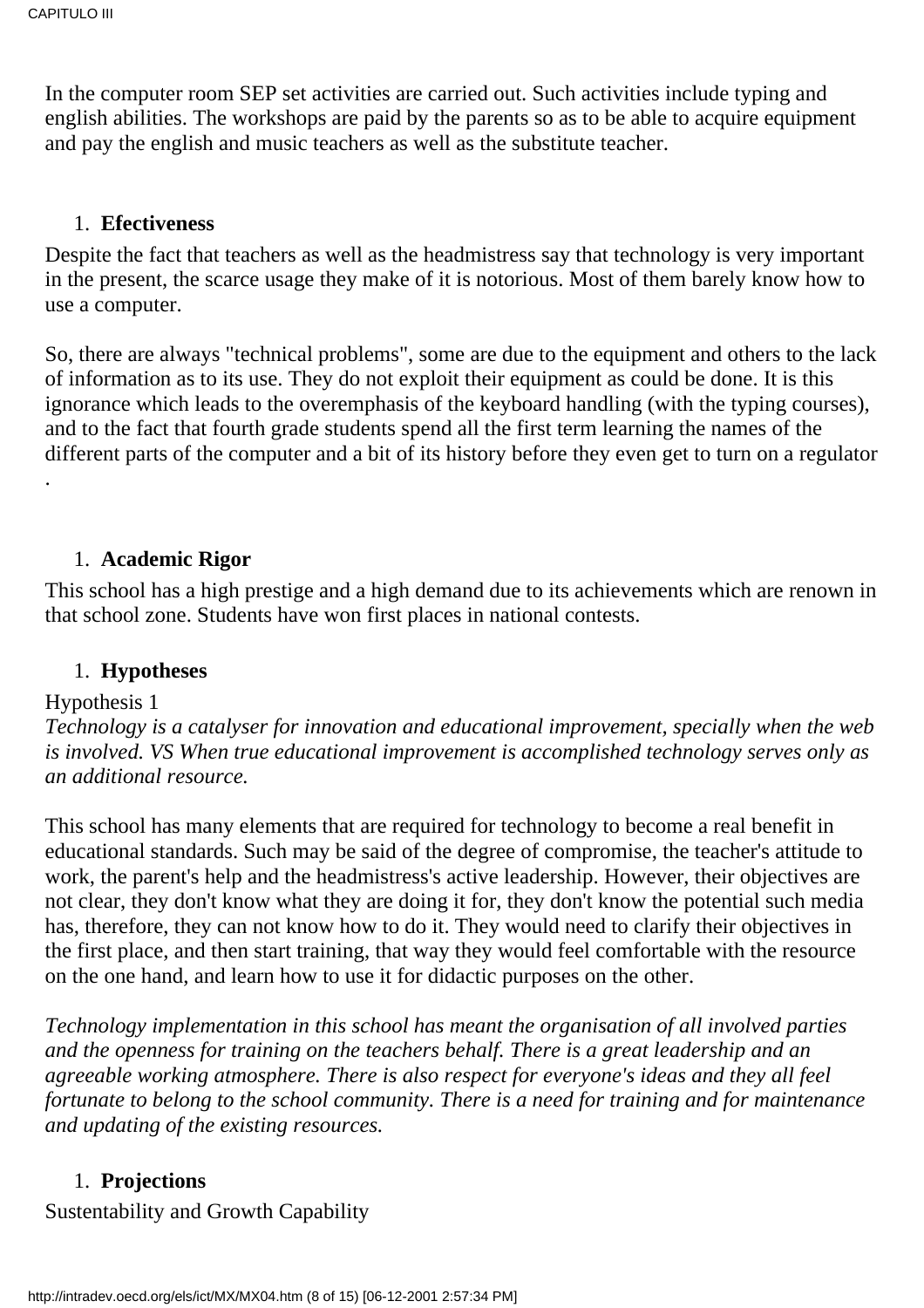For the next school terms they are hoping to have a TV and video player in each room. Some teachers expressed their wish to add a computer to this list.

## **APPENDIX "A"**

## **Methodology Appendix A** /

The team who obtained the information was made up of three people. They worked 5 days four hours each day. They interviewed:

1 headmistress,

6 teachers selected by the headmistress (three that were enthusiastic participants - teaching 2nd, 3rd and 4th grades respectively, and three that did not show any enthusiasm regarding ICT they taught 2nd, 3rd and 4th grades)

6 students (chosen at random from the groups of the first three teachers who did implant ICT usage).

4 parents (one from the Parents' Association, and three parents of the interviewed children.) 1 computer specialist

A methodology for short term case study was proposed, under the consideration that such a modality provides an appropriate design for the evaluation of a program or project which , besides containing important explanative variables, blurs the limits in-between the program itself and its context. (Yin, 1993).

Other significant characteristics of this methodology are:

-The data recollection is derived from a theory with themes or questions pre-established as hypotheses.

- Opposite or rival hypotheses are also previously defined.

-Data recollection is focused on that which is relevant to the hypotheses' resolution, hypotheses which have been previously defined. (CERI/OECD, 2000-junio)

The converging evidence derived from:

1-Interviews and questionnaires applied to teachers, students, parents, managerial staff and technicians in charge.

2- Class and school observation.

3-Recollection of students' and teachers' works, of school publications and plans, etc..

4-Surveyal of TIC practices.

5- Examination of diverse electronic material.

6- Interviews with key people outside school such as community members, inspectors, providers, etc.

The data recollection in each school was carried out on the basis of a five day chronogram established on a previous visit to the headmistress of each school. The people to be interviewed were also set on this visit.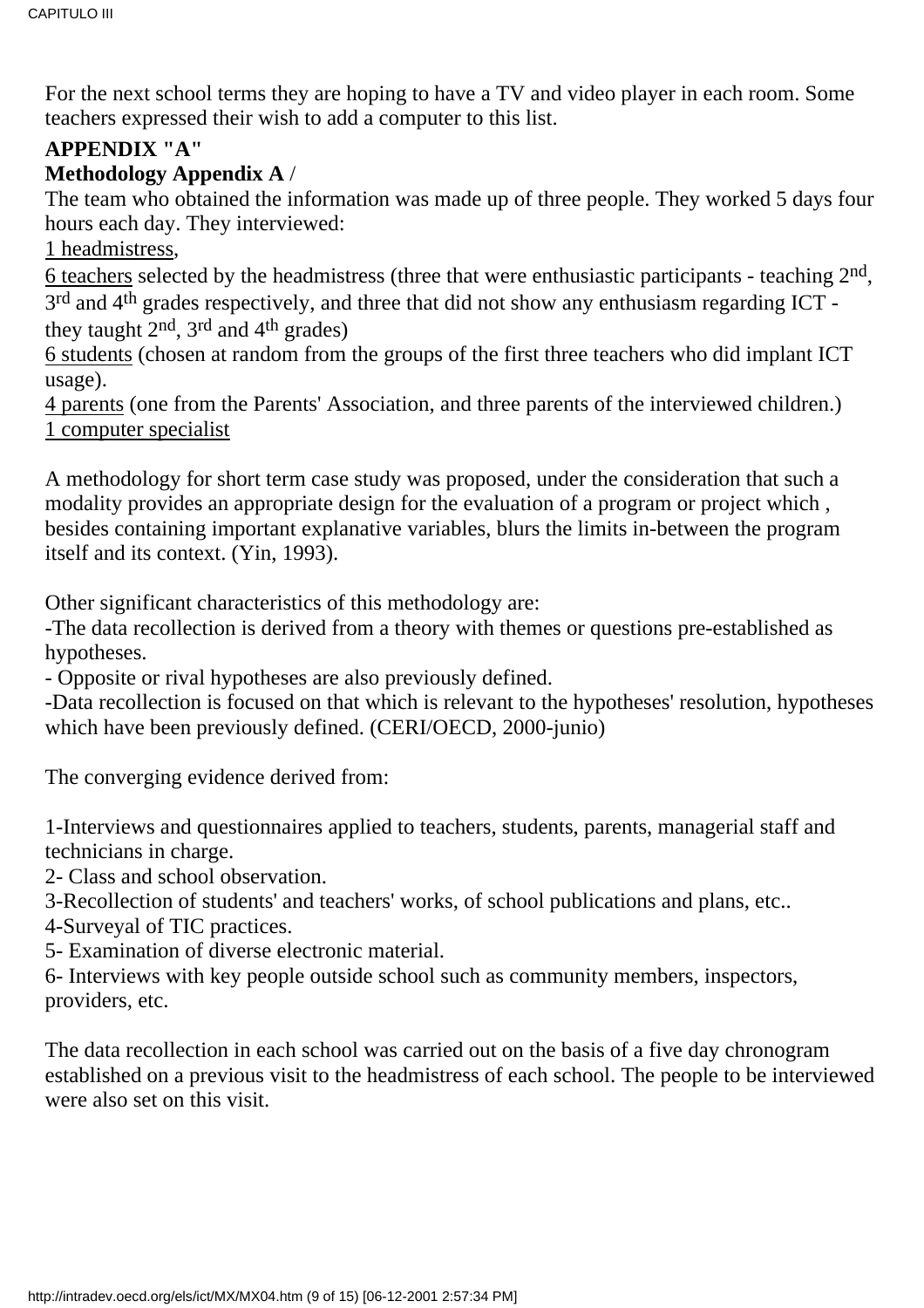## **-Instruments.**

## **1-Interview with the headmistress**

2- Interview with students 3- Interview with teachers 4- Interview with technical specialist 5- Interview with parents 6-Practice surveyal 7-Class observation 8-Observation outside class rooms 9-Teacher, student and parent questionnaires

While the OECD methodological proposal includes a choice in the number of students, teachers and parents interviewed, we opted to include a questionnaire using the interview reports as a guide line. Its purpose was to recollect more data to document the case and support the hypotheses.

A relevant fact that I will mention is our decision to include people who were for and people who were against the innovation. This allowed us to have a wider vision of the evolution and development of such an innovation.

**APPENDIX "C"**

# **TEACHERS' ANSWERS TO THE ICT PRACTICE SURVEYAL**

## **Tlanepantla Grade School**

**Diagram 1: Teachers feelings towards ICT tasks**

| How well do you feel using the computer for | <b>Very</b> | well | More or     | not  | <b>Does</b>   |
|---------------------------------------------|-------------|------|-------------|------|---------------|
| each of the following activities?           | well        |      | <b>less</b> | well | $ not \, do $ |
| Write an essay                              |             |      |             |      |               |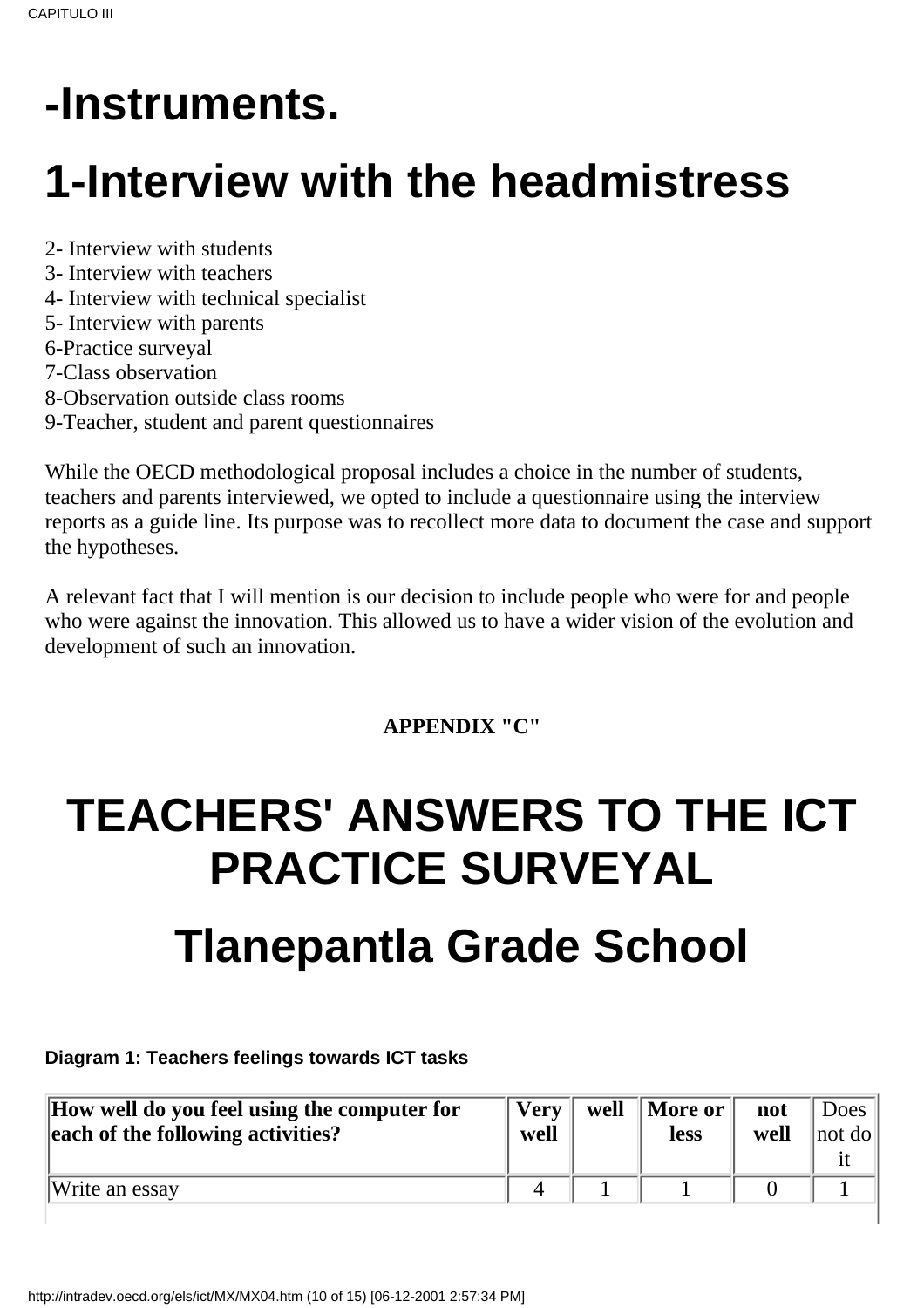| Search for information in the www        |   |   |  |  |
|------------------------------------------|---|---|--|--|
| Create and maintain web pages            |   |   |  |  |
| <b>IUse a data base</b>                  |   |   |  |  |
| Send and receive electronic mail         |   | ႒ |  |  |
| Program                                  |   |   |  |  |
| Make a drawing or diagram                | っ |   |  |  |
| <b>Present information (Power point)</b> |   |   |  |  |

Based on the answers of 7 teachers

#### **Diagram 2: Average frequency with which teachers set ICT related work**

| <b>Last year, how frequently</b><br>did your students do the | <b>Very</b>    | $ f_{\text{requirement}}-l_{\text{y}} $ frequent ly | Once in a<br>while | <b>Scarcely</b> | <b>Never</b>   |
|--------------------------------------------------------------|----------------|-----------------------------------------------------|--------------------|-----------------|----------------|
| following for work you set?                                  |                |                                                     |                    |                 |                |
| Use the Internet                                             | $\theta$       | $\overline{4}$                                      | $\overline{2}$     |                 | $\overline{0}$ |
| Create web pages                                             | 0              | $\theta$                                            |                    | 6               | $\Omega$       |
| Send or receive e-mail                                       |                |                                                     | 3                  | $\overline{2}$  | $\theta$       |
| Use of a word processor                                      |                |                                                     | $\overline{2}$     | $\overline{2}$  |                |
| Use of a computer to play                                    |                |                                                     | $\overline{2}$     | $\overline{2}$  |                |
| games                                                        |                |                                                     |                    |                 |                |
| Use of a calculus sheet                                      | $\theta$       |                                                     | $\overline{2}$     | $\overline{4}$  | $\overline{0}$ |
| Use of a graphics program                                    | $\overline{0}$ |                                                     |                    | 5               | $\overline{0}$ |
| Join an on line forum or chat                                | $\theta$       | $\theta$                                            | $\overline{2}$     | 5               | $\theta$       |
| Use of a program for                                         |                | $\overline{2}$                                      | $\overline{2}$     | $\overline{2}$  | $\Omega$       |
| presentations                                                |                |                                                     |                    |                 |                |
| (power point)                                                |                |                                                     |                    |                 |                |
| Use of an instructor program                                 | $\theta$       | $\overline{2}$                                      | 3                  |                 |                |
| (simulator)                                                  |                |                                                     |                    |                 |                |
| Others (specify)                                             | $\Omega$       | $\overline{2}$                                      |                    |                 | 3              |

Based on the answers of / teachers

#### **Diagram 3: Teacher's ICT abilities**

|                                                                              | Good | $\textbf{Sufficient} \parallel \textbf{Poor} \parallel \textbf{Did not} \parallel$ |        |
|------------------------------------------------------------------------------|------|------------------------------------------------------------------------------------|--------|
|                                                                              |      |                                                                                    | answer |
| $\Vert$ : How would you qualify your computer handling $\Vert$<br>abilities? |      |                                                                                    |        |

Based on the answer of 7 teachers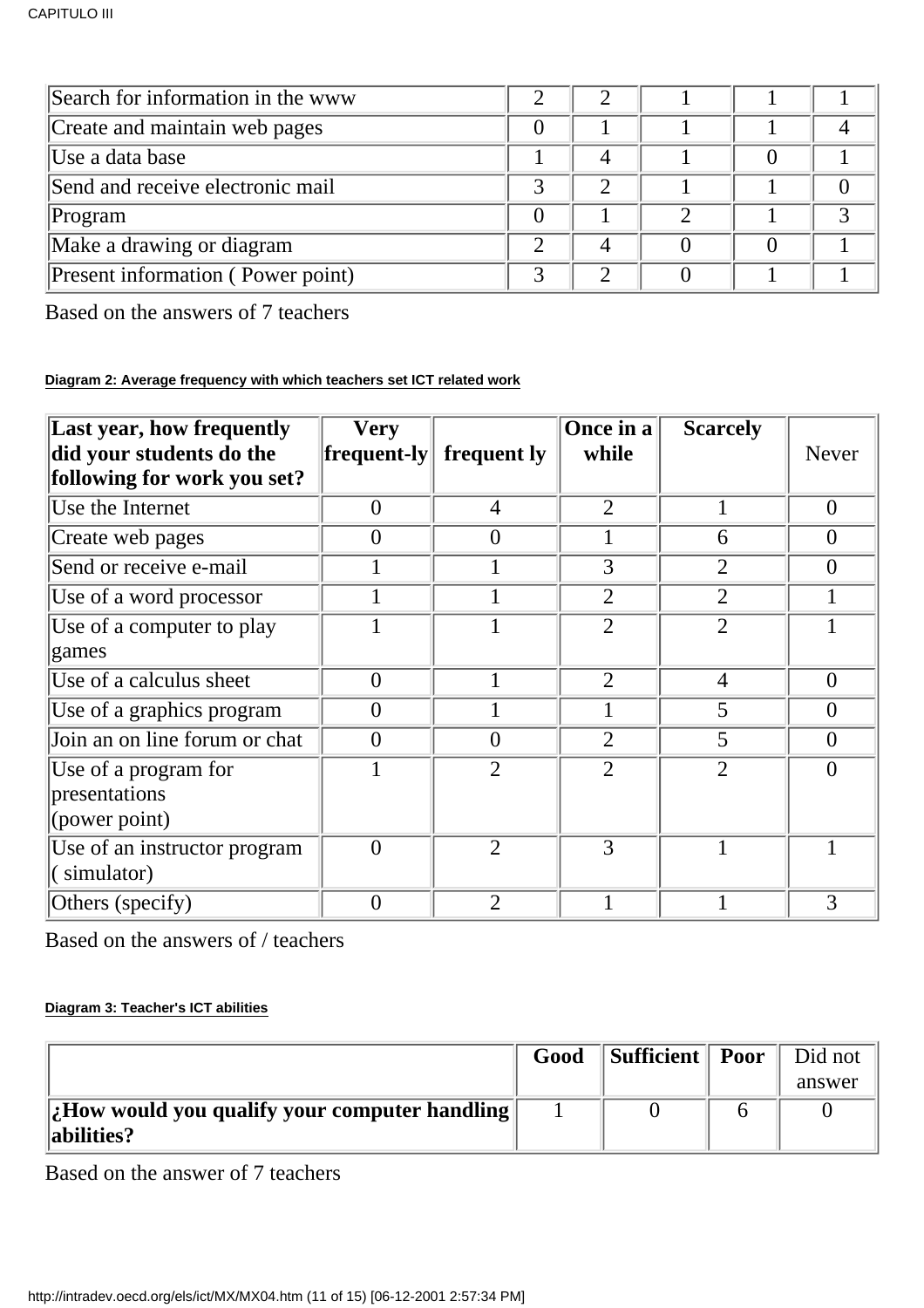## Diagram 4: Experiences or policies in which teachers have applied the use of ICT during the last school year.

| Evaluation of students' abilities in ICT                                              | NC |
|---------------------------------------------------------------------------------------|----|
| Have your students' abilities in the use of the computer been formally<br>levaluated? |    |

| Restrictions in web                                                                              | <b>No restrictions</b> | <b>Some</b>         | Only set | Did not |
|--------------------------------------------------------------------------------------------------|------------------------|---------------------|----------|---------|
| browsing                                                                                         |                        | <b>restrictions</b> | sites    | answer  |
| If you set web searches,<br>how free were your<br>students to visit different<br>$\text{sites?}$ |                        |                     |          |         |

| Creation or modification of web sites                  | $\overline{\text{N}}\text{C}$ |
|--------------------------------------------------------|-------------------------------|
| Did you create or modify a web site during class time? |                               |

| Proportion of computer use in<br>relationship to class contents                                      | All of<br>it | <b>Most</b> | <b>Some</b> | <b>Very little</b> | None |
|------------------------------------------------------------------------------------------------------|--------------|-------------|-------------|--------------------|------|
| What proportion of computer usage in<br>your class is directly related to the class<br>$l$ contents? |              |             |             |                    |      |

| <b>Proportion of individualised student</b><br>computer usage                               | All of<br>it | <b>Most</b> | <b>Some    Very little   </b> None |  |
|---------------------------------------------------------------------------------------------|--------------|-------------|------------------------------------|--|
| What part of the computer use in your<br>class was carried out by students<br>individually? |              |             |                                    |  |

| <b>Frequency of computer use at home to Several</b><br>prepare classes | times a<br>week | <b>Several</b><br>times a<br>month | Some-<br>times | <b>Never</b> | I don't<br>have a<br>computer |
|------------------------------------------------------------------------|-----------------|------------------------------------|----------------|--------------|-------------------------------|
| How often do you use your computer at<br>home to prepare your classes? |                 |                                    |                |              |                               |

| Participation in virtual courses via web | INT |
|------------------------------------------|-----|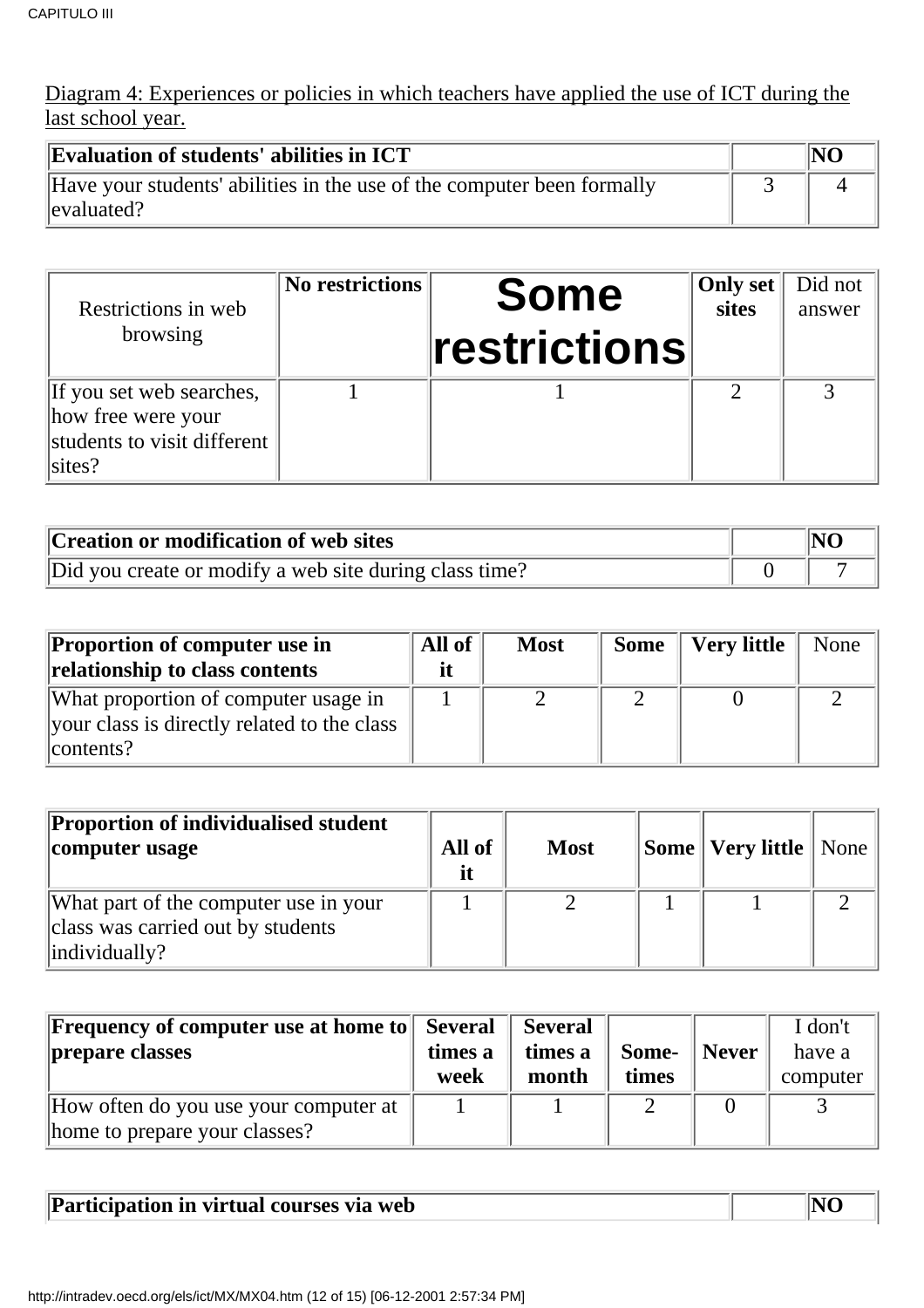| $\Vert$ . Have you partaken as a student or as an instructor in virtual courses on the |  |
|----------------------------------------------------------------------------------------|--|
| $\mathbb{I}$ web <sup>o</sup>                                                          |  |

| Student involvement in collaborative learning on the web                                                      | 'NO |
|---------------------------------------------------------------------------------------------------------------|-----|
| Did you get your students involved in collaborative learning projects with<br>other students on the internet? |     |

| Participation in professional forums or chats on-line                       | NO |
|-----------------------------------------------------------------------------|----|
| Are you currently participating in any on-line forum or chat to collaborate |    |
| with other teachers?                                                        |    |

| <b>E-mail sending and receiving frequency</b>               | Over 12 | <b>From 6 to From 1 to 5 None</b> |  |
|-------------------------------------------------------------|---------|-----------------------------------|--|
| On average, how many e-mail messages<br>do you send a week? |         |                                   |  |

## **Diagram 5: Tasks that are directly directed to ICT programming and installation. (on a 0 to 5 range)**

| Which of the<br>following, and how<br>much of it, have you<br>done? |   |          |   |              |                   | 5 | Did not answer |
|---------------------------------------------------------------------|---|----------|---|--------------|-------------------|---|----------------|
| Make hardware changes                                               | 6 | $\theta$ | 0 | $\theta$     | $\Omega$          | 0 |                |
| Actualisation of an appliance<br>(word processor, graphics program) | 3 | $\theta$ |   |              |                   |   |                |
| Recover a damaged file                                              | 5 |          | 0 |              | $\mathbf{\Omega}$ | 0 | $\theta$       |
| Create a web site                                                   | 5 | O        |   | $\mathbf{U}$ | $\mathbf{\Omega}$ | 0 |                |
| Develop a data base                                                 |   |          |   |              |                   |   |                |

*APPENDIX "C" Other evidence* PDF. IGNACIO QUIROZ GUTIERREZ School Material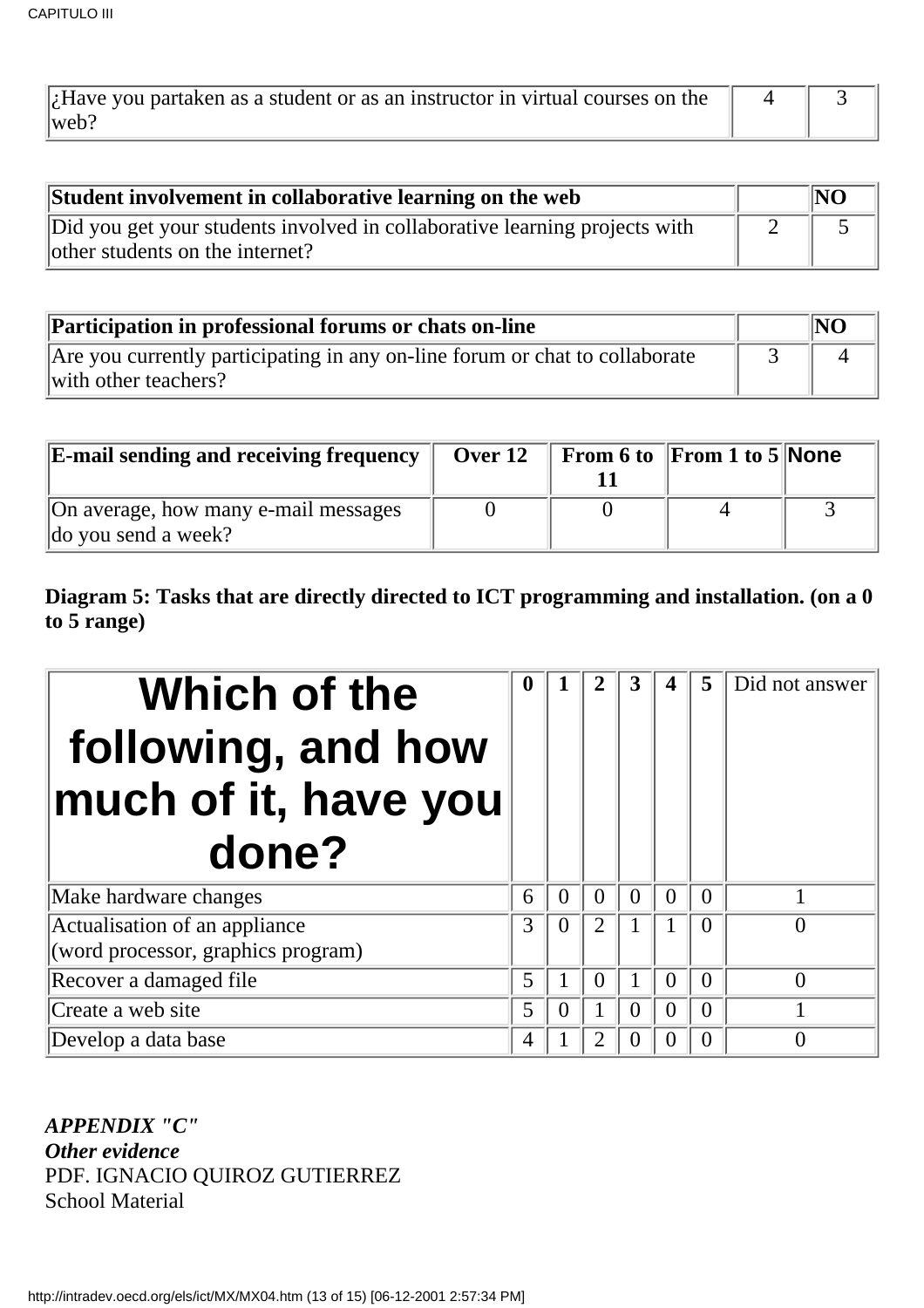| 1              | Official note. Petition addressed to the teacher in charge of<br>the Media room.       | PDF/Of Appointment          |  |  |
|----------------|----------------------------------------------------------------------------------------|-----------------------------|--|--|
| $\overline{2}$ | Multimedia room schedule                                                               | PDF/Hr M                    |  |  |
| 3              | Yearly working plan                                                                    | PDF/Plan                    |  |  |
| $\overline{4}$ | Organisation chart                                                                     | PDF/Chart                   |  |  |
| 5              | Official note. Petition to participate in School Network                               | PDF/Of Red                  |  |  |
| 6              | Official note. Technicians' petition                                                   | PDF/Of Technician           |  |  |
| 7              | Official note. State Government. About the School's<br>participation in School Network | PDF/Of Gob Edo              |  |  |
| 8              | Internet room schedule                                                                 | PDF/Hr I                    |  |  |
| 9              | Instructions for filling in data for on-line schools                                   | PDF/Instructions            |  |  |
| 10             | Official note. Report of Internet workshop activities                                  | PDF/Of Workshop             |  |  |
| 11             | Letter. About the initiation of internet and multimedia<br>workshops.                  | PDF/Cir Workshops           |  |  |
| 12             | Computer exam.                                                                         | PDF/Ex Computer             |  |  |
| 13             | Computer exam. 1, 5° Format                                                            | PDF/Ex Format1 5°           |  |  |
| 14             | Exam. Computer studies. 4 <sup>°</sup> Format                                          | PDF/Ex Format4°             |  |  |
| 15             | Exam. Questionnaire 9. Computer studies.                                               | <b>PDF/Ex Questionnaire</b> |  |  |
| 16             | Exam. Computer studies. 2, 5° format                                                   | PDF/Ex Format2 5°           |  |  |
| 17             | Exam. Computer studies. 3, 5° format                                                   | PDF/Ex Format3, 5°          |  |  |
| 18             | E-mail. Invitation to project: "Armamos una "                                          | <b>PDF/Corr Invitation</b>  |  |  |
| 19             | Computer program                                                                       | PDF/Prg Computer            |  |  |
| 20             | Student computer usage regulation                                                      | PDF/Regulation Ao           |  |  |
| 21             | Lesson. Keyboard description                                                           | PDF/Lec Keyboard            |  |  |
| 22             | Lesson. Parts of a computer                                                            | <b>PDF/Lec Parts</b>        |  |  |
| 23             | Newspaper. Student's participation in ecology                                          | PDF/Per Student             |  |  |
| 24             | Attendance lists and grades, 5 <sup>th</sup> grade. School Year 99-00                  | PDF/List 5°                 |  |  |
| 25             | Attendance lists and grades, 3rd grade. School Year 99-00                              | PDF/List 3°                 |  |  |
| 26             | Attendance lists and grades, 1 <sup>st</sup> grade. School Year 99-00                  | PDF/List 1°                 |  |  |
| 27             | Graduate lists. School Year 99-00                                                      | <b>PDF/List Graduates</b>   |  |  |
| 28             | Register of equipment for PROED                                                        | PDF/Reg PROED               |  |  |
| 29             | Internal regulation for school parents                                                 | PDF/Internal regulation     |  |  |
| 30             | Letter. Informing school activities for parents                                        | <b>PDF/Com Parents</b>      |  |  |
| 31             | E-mail. ILCE about "Matemáticas Cotorras"                                              | PDF/Corr ILCE               |  |  |
| 32             | E-mail. Maths contest. Mexican Science Academy<br>(Academia Mexicana de Ciencias)      | PDF/Corr AMC1               |  |  |